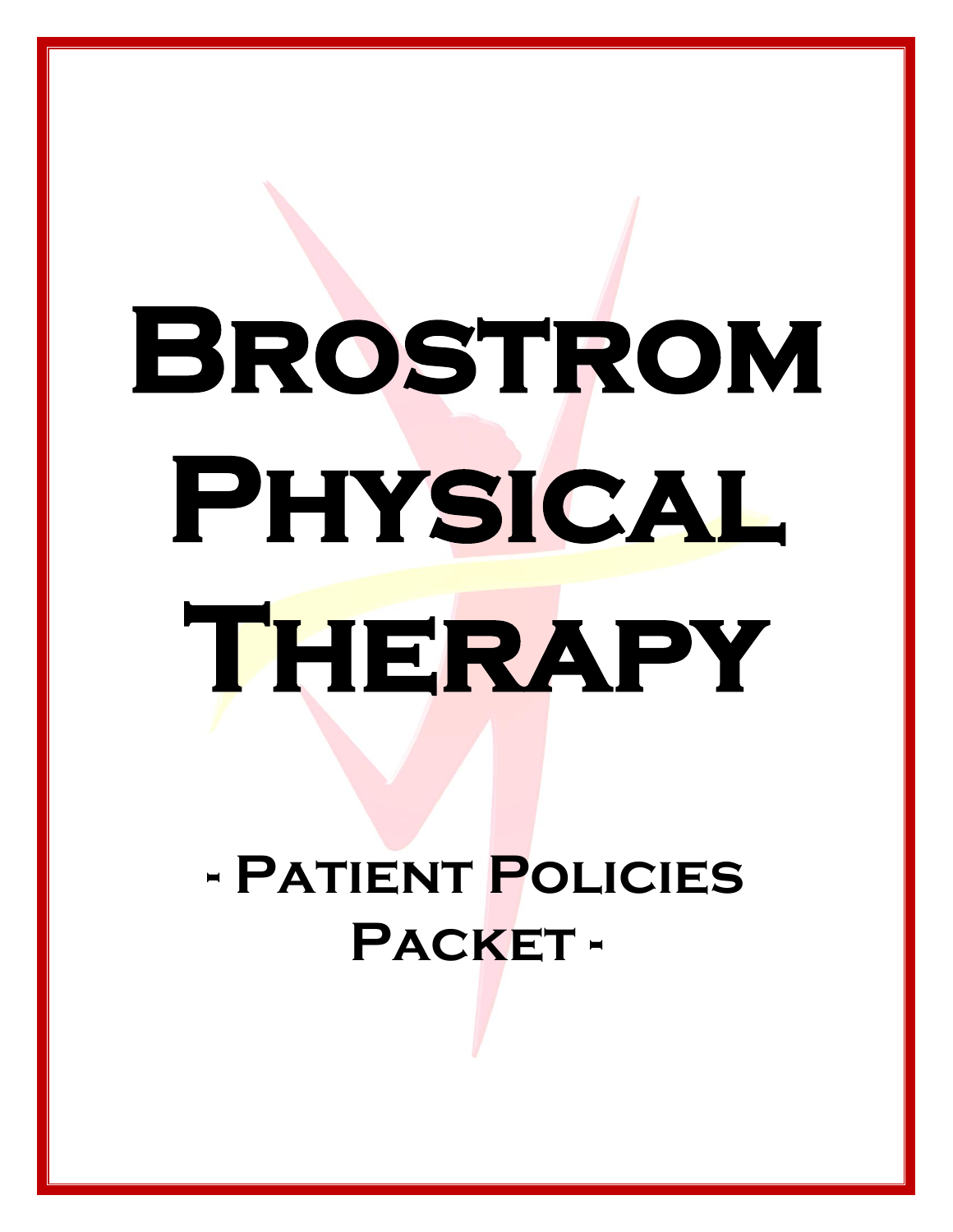

Spine and Extremity Institute of South Lyon, LLC

# **Client Bill of Rights**

You have the right to, are informed of, and aware of the need:

- 1) To provide accurate medical history, patient information, and insurance information.
- 2) To receive services deemed appropriate to your needs.
- 3) To receive services regardless of race, age, sex, disability, weight, or marital status.
- 4) To receive information regarding services to be rendered and any charges they may require.
- 5) To request information regarding insurance coverage, medical records, or ownership of this facility.
- 6) To be treated with respect, dignity, and courtesy.
- 7) To have all personal items be treated with respect.
- 8) To accept or decline services.
- 9) To notify appropriate personnel about changes in health care providers or insurance information.
- 10) To follow a medical emergency plan.
- 11) To maintain a safe environment for other clients and the personnel at Brostrom Physical Therapy.
- 12) To expect continuity of care from a qualified Physical Therapist who has the knowledge and skill necessary to complete appropriate services.
- 13) To expect that all records will be kept confidential except as authorized or required by law.
- 14) To be informed of the name and title of all personnel providing services.
- 15) To make suggestions, ask questions, or voice grievances/complaints about services rendered.
- 16) To communicate to the appropriate personnel if there are any changes in health status.
- 17) To treat other clients and the personnel of Brostrom Physical Therapy with respect, dignity, and courtesy.
- 18) To inform the appropriate personnel of any desire to change or cancel any service/treatment.
- 19) To know treatment options and take part in decisions about services that will be rendered. If you are judged incompetent or unable to make decisions, a parent/quardian/family member that you choose can speak for you.
- 20) To read and copy your own medical record.
- 21) To ask that the Physical Therapist change your record if it is not correct, relevant, or complete, when necessary.
- 22) To voice complaints about waiting times, operating hours, and services rendered, adequacy of services or equipment, or actions of a Physical Therapist/personnel.

2

23) To follow the rules and benefits of health plan coverage.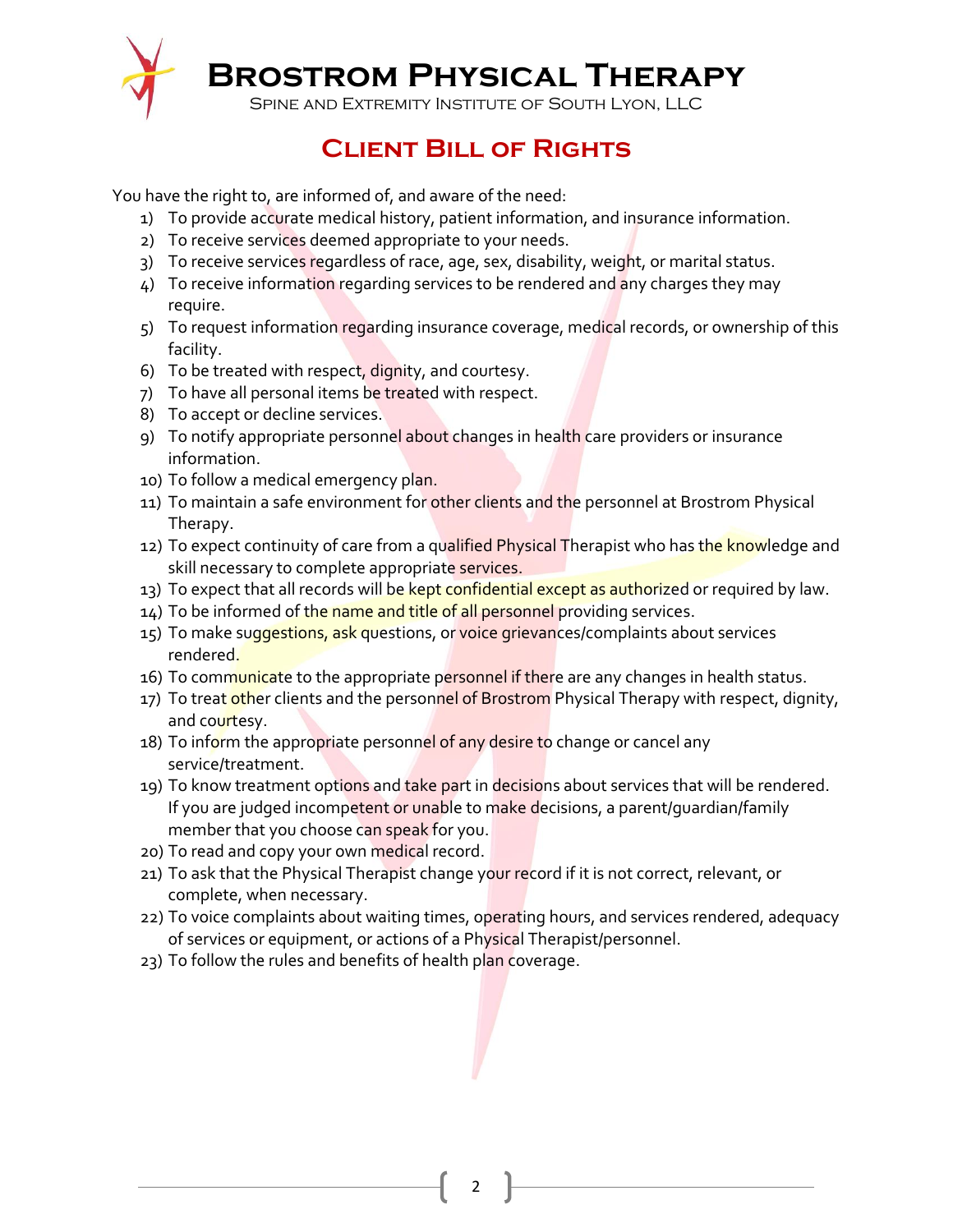

Spine and Extremity Institute of South Lyon, LLC

# **Privacy Policy/HIPAA**

A copy of the *detailed* privacy policy statement is available for your review and is posted within the clinic and on our website. You may request a printed copy of the *detailed* privacy policy statement for your records at any time. Please read through the following *general* disclosure policies carefully; the privacy of your health information is important to us.

### **Billing Purposes**

We will release your personal health information for billing purposes to be reimbursed for services provided. You may request (in writing) to prevent us from doing so, without penalty. If you choose to exercise this right, you will be responsible for your balance, and it will be your responsibility to submit to your insurance carrier for reimbursement.

### **Legal Duties and Requirements**

We will release your personal health information when required to do so by law. We may disclose your personal health information to authorized federal officials where required for lawful intelligence, counterintelligence, and other national security activities. Brostrom Physical Therapy may use or disclose your health information to appropriate authorities if we reasonably believe that you are victim of abuse, neglect, other domestic violence, or the possible victim of other crimes. We may also use or disclose your health information to the extent necessary to avert a serious threat to your health or safety and/or the health or safety of others.

### **Payment and Healthcare Operations**

We may use or disclose your health information to obtain payment for services we render; we may also use or disclose your personal health information in connection with our healthcare operations. Healthcare operations include but are not limited to: quality assessment and improvement activities, evaluation of practitioner and provider performance, conducting training programs, accreditation, certification, licensing, or credentialing activities.

## **Your Rights Under HIPAA at Brostrom Physical Therapy**

You have the right to look at or get copies of your health information and to receive a list of instances in which we or our business associates disclosed your health information for purposes other than treatment, payment, healthcare operations, and certain other activities. You have the right that we place additional restrictions on our use or disclosure of your health information, to request that we communicate with you about your health information by alternative means or locations, and to request that we amend your health information when necessary and appropriate.

3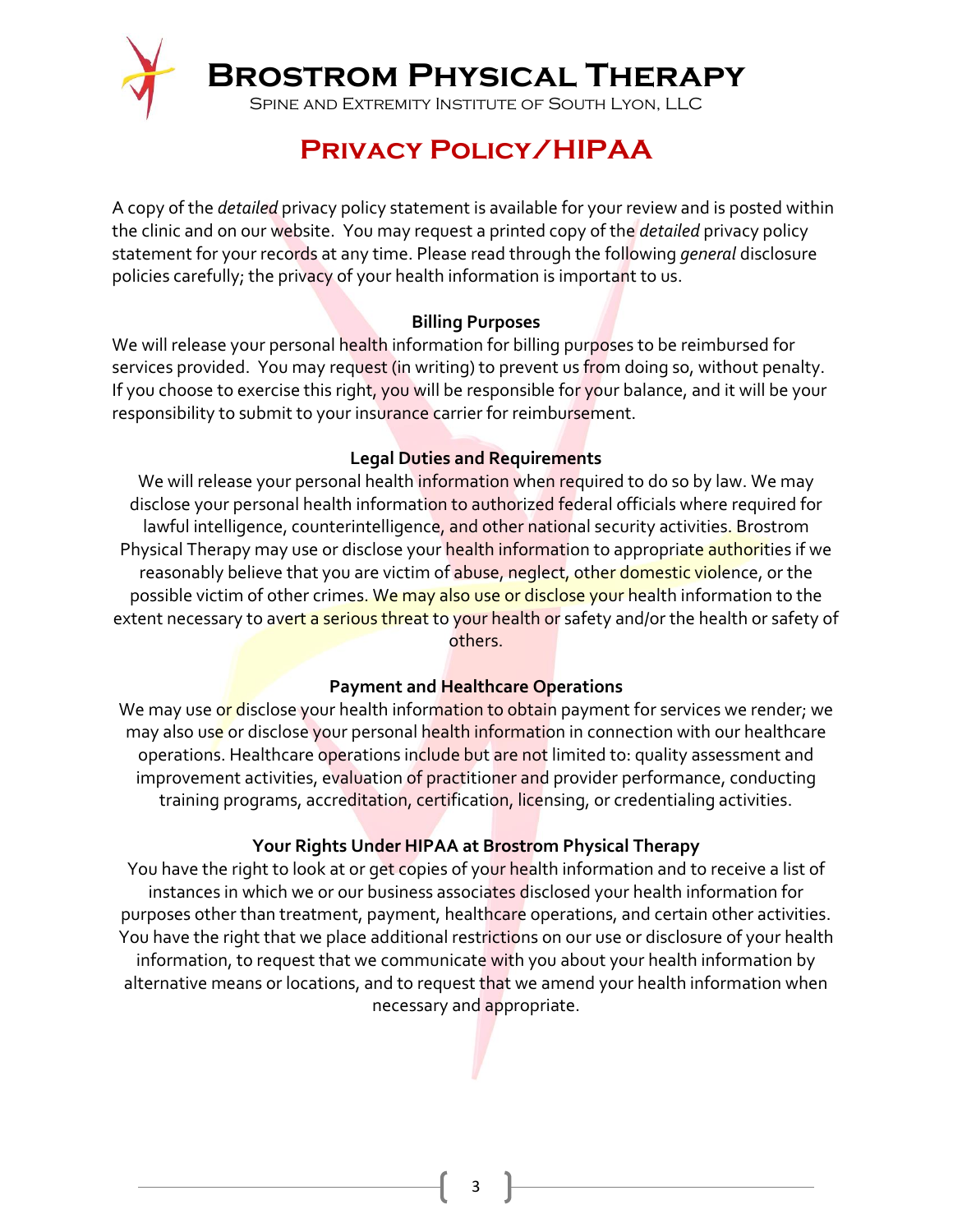

Spine and Extremity Institute of South Lyon, LLC

# **Consent Form**

During your physical therapy session, it is often necessary to expose or touch the area to be treated. Every effort is made to preserve modesty and keep you comfortable.

### **Consent for Treatment**

I give my consent for treatment by a qualified Physical Therapist and/or Physical Therapist Assistant at Brostrom Physical Therapy to provide physical therapy and rehabilitation services and necessary treatment as prescribed by my physician. I understand that my physician will be kept informed of any services rendered during the current Physical Therapy process. I also understand that the attending Physical Therapist or Physical Therapist Assistant may need visual or physical access to parts of my body that have been indicated as painful, or to practice physical therapy techniques intended towards restoration of my body. I will notify the Physical Therapist, Physical Therapist Assistant, or personnel at Brostrom Physical Therapy if I become uncomfortable with procedures.

### **Consent of Assignment of Claim**

I request that payment of all insurance or authorized benefits be made on my behalf to Brostrom Physical Therapy. I also authorize Brostrom Physical Therapy to release information regarding services rendered for my current condition to my insurance company, or any information the insurance company may request concerning my current illness or injury to continue physical therapy. I understand that if I choose to disallow my insurance company to receive such information, I am responsible for any payments for services rendered. I also understand that I am responsible for any payments that my insurance company does not cover within its contract.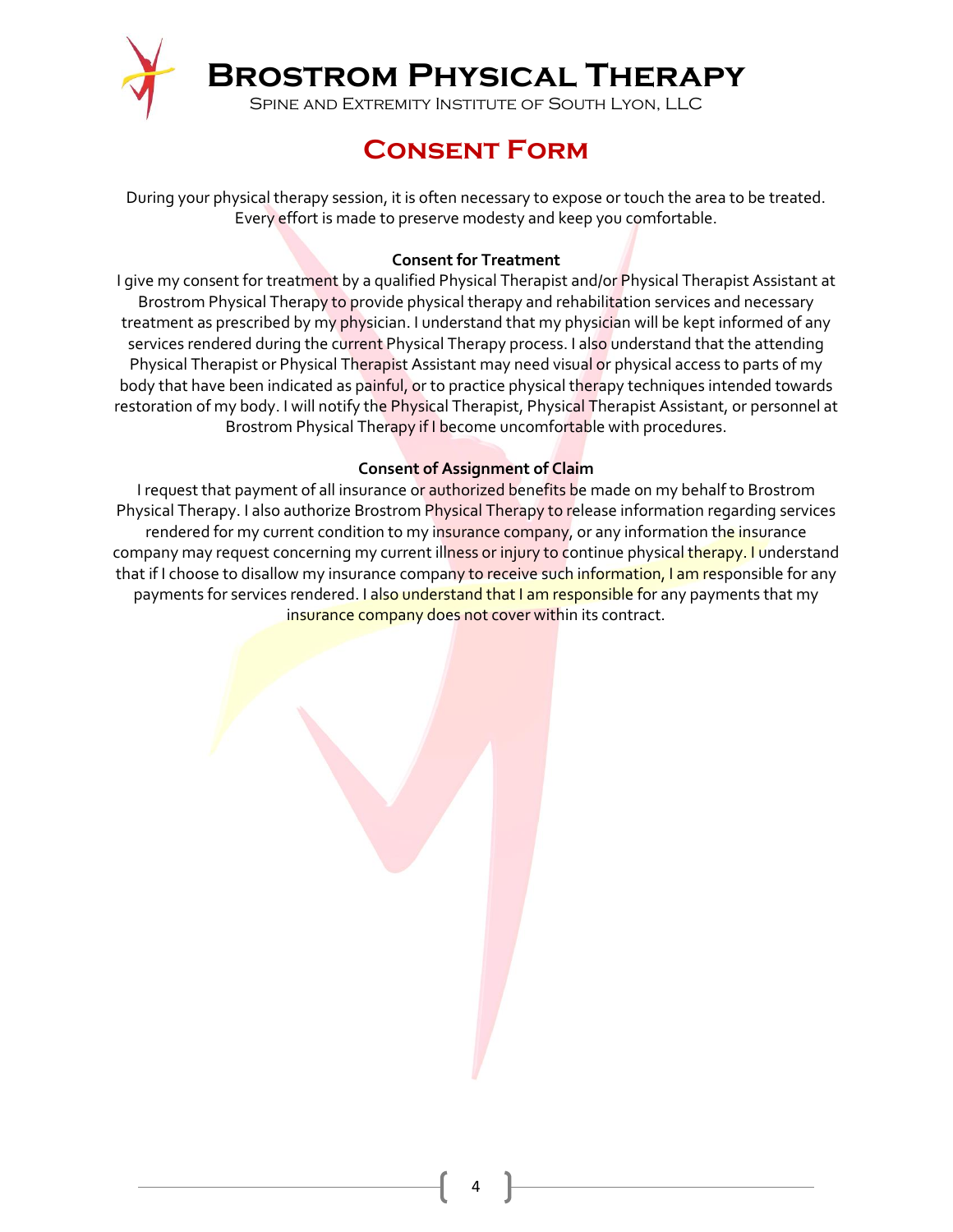

# **Brostrom PT's Financial Policy**

**We are committed to the success of your medical treatment and care.** Please understand that payment for your medical services is a part of this treatment. For your convenience, we have developed a written statement of our financial policy. It is important to understand that your health insurance benefit is an agreement or contract between you and your insurance company, not you and your provider.

- **1. Insurance.** We participate in most insurance plans, including Medicare. If you are insured by a plan for which we are considered out-of-network, payment in full is expected at each visit. If you are insured by a plan for which we are in-network with, but you don't have an up-to-date insurance card, payment in full for each visit is required until we can verify your coverage. We are happy to assist with obtaining insurance benefits but knowing your insurance benefits is ultimately your responsibility. Please contact your insurance company with any questions you may have regarding your coverage.
- **2. Co-Payments, Deductibles, and Co-Insurance Responsibilities.** Depending on your insurance coverage, you may be subject to co-payments, deductibles, or co-insurance responsibilities for physical therapy services. All estimated patient responsibilities must be paid at the time of service. This arrangement is part of your contract with your insurance company. Failure on our part to collect co-payments, co-insurances, and deductibles from patients can be considered fraud; please help us in upholding the law by paying your responsibility at each visit.
- **3. Handling of Overpayment (Credit) Balances.** We will reconcile the amount you pay for each date of service to the amount your insurance reports as your obligation on their processed claim(s). Per Federal Trade Commission regulations, any overpayment (credit) balances less than or equal to \$0.99 will remain on your account for future application. Any overpayment (credit) balance greater than or equal to \$1.00 will be refunded to you via check.
- **4. Proof of insurance.** All patients must complete our patient information forms before seeing the provider. We must obtain a copy of your driver's license and current valid insurance to provide proof of insurance. If you fail to provide us with the correct insurance information in a timely manner, you may be responsible for the balance of a claim.
- **5. Claims submission.** We will submit your claims to your insurance(s) and assist you in any way we reasonably can to help get your claims paid. Your insurance company may need you to supply certain information directly. It is your responsibility to comply with their request. Please be aware that the balance of your claim is your responsibility whether or not your insurance company pays your claim.
- **6. Coverage changes.** If your insurance changes, please notify us before your next visit so we can make the appropriate changes to help you receive your maximum benefits. If your insurance company does not pay your claim in 45 days, the balance will automatically be billed to you.
- **7. Nonpayment.** If your account is over 90 days past due, you will receive a letter stating that you have 10 days to pay your account in full. Partial payments will not be accepted unless otherwise negotiated. Please be aware that if a balance remains unpaid, we may refer your account to a collection agency and you and your immediate family members may be discharged from this practice.
- **8. Payment for Services.** Our office accepts all credit cards, as well as cash or check. Should we need to bill you for services performed, our office will send you a monthly statement. Any outstanding balances are due within 30 days of the statement; all balances that reach 90 days will be subject to collection procedures. For your convenience, we offer payment plans. In addition, we do realize that temporary financial problems may affect timely payment on your account. If such problems do arise, please contact our billing department promptly for assistance in the management of your account.

Our practice is committed to providing the best treatment to our patients. Our prices are representative of the usual and customary charges for our area. Thank you for understanding our payment policy, and please let us know if you have any questions or concerns.